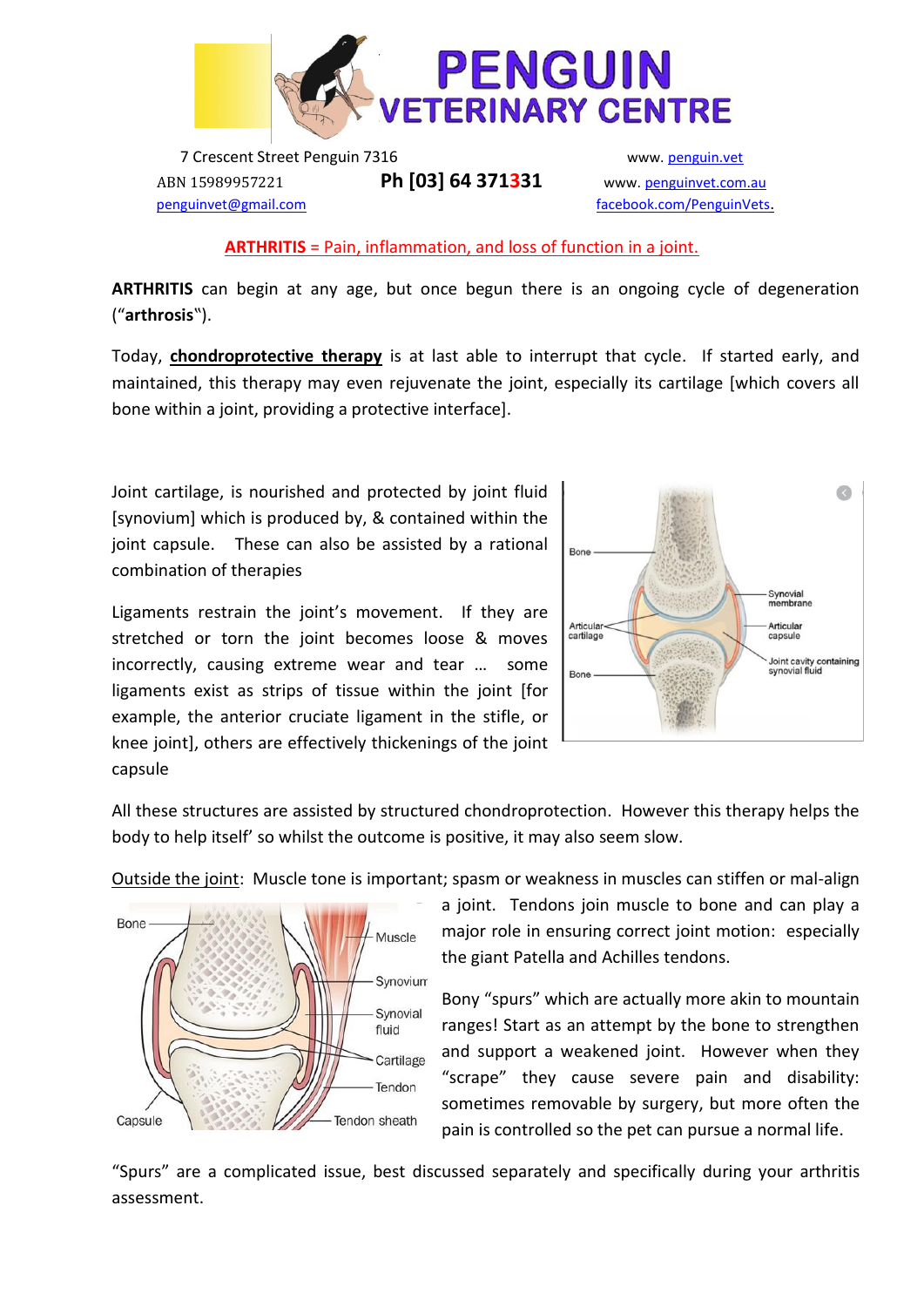# **Triggers of arthritis** include:

1. Genetics: Inherent instability or bad alignment ....... as with slipping knee-caps & hip dysplasia. or, at a microscopic level, the joint cells themselves may be genetically predisposed to early "aging".

2. Injury: Dislocations, & broken bones that fracture into the joint are obvious recipes for disaster. But other injuries may go un-noticed at the time, especially in young playful pets. Many suffer falls, are run over, or trodden on etc and 'scraped cartilage" may trigger arthritis later in life. Today we hope that sound chondroprotective treatment of the pups/kittens at the time of their accidents may off-set this later development

3. Excessive concussion: especially in large-breed pups that play heavily on undeveloped joints, and for any dog overworked when young..

4. Malnutrition, especially during growth, but also imbalances and deficiencies of micronutrients such as certain essential fatty acids throughout life.

5. "Wear and Tear" and "Ageing" whereby the cells of cartilage become less active, & are slower to repair. Chondroprotectants do help them!

6. Infection: this may be blood borne, such as "joint-ill" in newborns, or may follow a penetrating injury

## **SIGNS of Arthritis can vary**:-

**for CATS,** … watch their movement. They may move around less, move stiffly, move slowly, move carefully. Their claws get caught in the carpet; they climb and jump less often and clumsily; they over-groom tender parts, under-groom bits that are now hard to reach, such as along their spine.

**for DOGS,** … watch their behaviour. They may be reluctant to climb steps or have difficulty in rising, especially in the morning. Some limp. Some lag behind on walks. Some become aggressive and may snap or yelp if touched. Others obsessively lick their paws, even when the pain may be elsewhere.

## **Simple things that may help:**

- \* A warm, supportive bed
- \* A coat to keep their back warm [YES even for cats!]
- \* Avoid dampness, chills & draughts.
- \* Gentle but regular exercise, preferably on flat ground. Swimming is great, but don't let them chill
- \* Shed those excess kilos.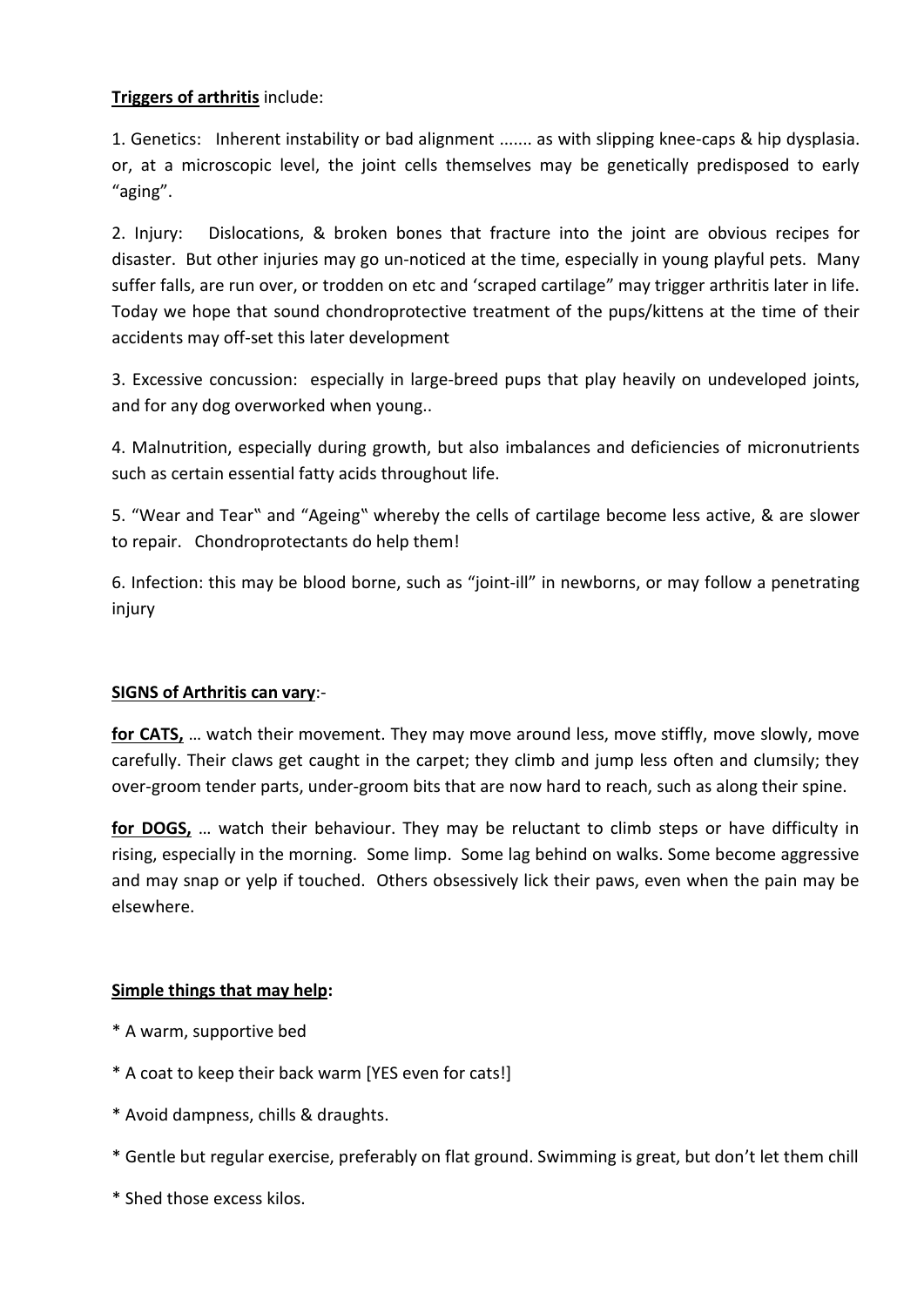**Arthritis Therapy:** Diet, Surgery, Physiotherapy, &/or Anti-inflammatory therapy is programmed to match the specific case

1. **NSAIDS** = Non-steroidal Anti-Inflammatory Therapy, S4 prescription therapy. These are noncortisone anti-inflammatory analgaesics. They give rapid relief by reduce inflammation and muscle spasm, & easing pain. By allowing normal joint usage, they improve muscle tone and joint alignment. Increased activity means better circulation, a stronger heart.

NSAIDS usage does need to be tailored to suit each case. They are available only after a veterinary assessment & on a vet"s recommendation. Modern veterinary NSAIDS are potent & prepared especially to suit dogs, cats, horses & other species. They rarely cause the side effects reported for older, less safe products. Used correctly, some interact with SLACAS & Neutraceuticals to really improve joint integrity

2. **Chondroprotection** boosts the natural repair mechanisms & can reverse many of the changes that occur with osteoarthritis or joint injury. Chondroprotectants target & activate the cells within joints that build & repair joint structure. They help restore strength & smoothness to damaged ligaments & cartilage, re-invigorate the adjacent bone and improve the consistency and volume of joint fluid, replacing the "cushion" that every joint needs. Used early, they may block arthritis triggers.

Usually given by injection for 4 weeks, then single follow-up treatments are tailored to suit each case. Improvement is probably felt by pets within days, and becomes obvious to their owners after 3 – 4 weeks. There is less pain, inflammation, stiffness, lameness, less need for NSAIDs or other therapy.

3. The cells thus invigorated are "fed" by **neutraceuticals.** Chondroaminoglycocides such as Chondroitin & Glucosamine are found naturally in healthy joints, but their levels fall in diseased ones. Replacement facilitates repair. This is the body repairing itself, so again improvement may be slow, over a period of weeks to months. Used early, in combination with rational physiotherapy and rest, they may ameliorate conditions such as hip dysplasia or osteochondrosis. Later they will help restore vitality to disabled joints.

These are an "over-the-counter" product, BUT be careful, there are lots available and MANY do not meet the apparent claims made on their label. Some ingredients such as chondroitin may be inactivated by heat during manufacture, or by interaction with other ingredients in the product. They may not be suited to the species … people & dogs DO have different requirements … or be of uncertain potency.

We recommend and stock 4-CYTE an excellent neutraceutical which in recent and well documented trials has been shown to actually encourage replication of the joint chondrocytes: so there are more joint cells to do the work!